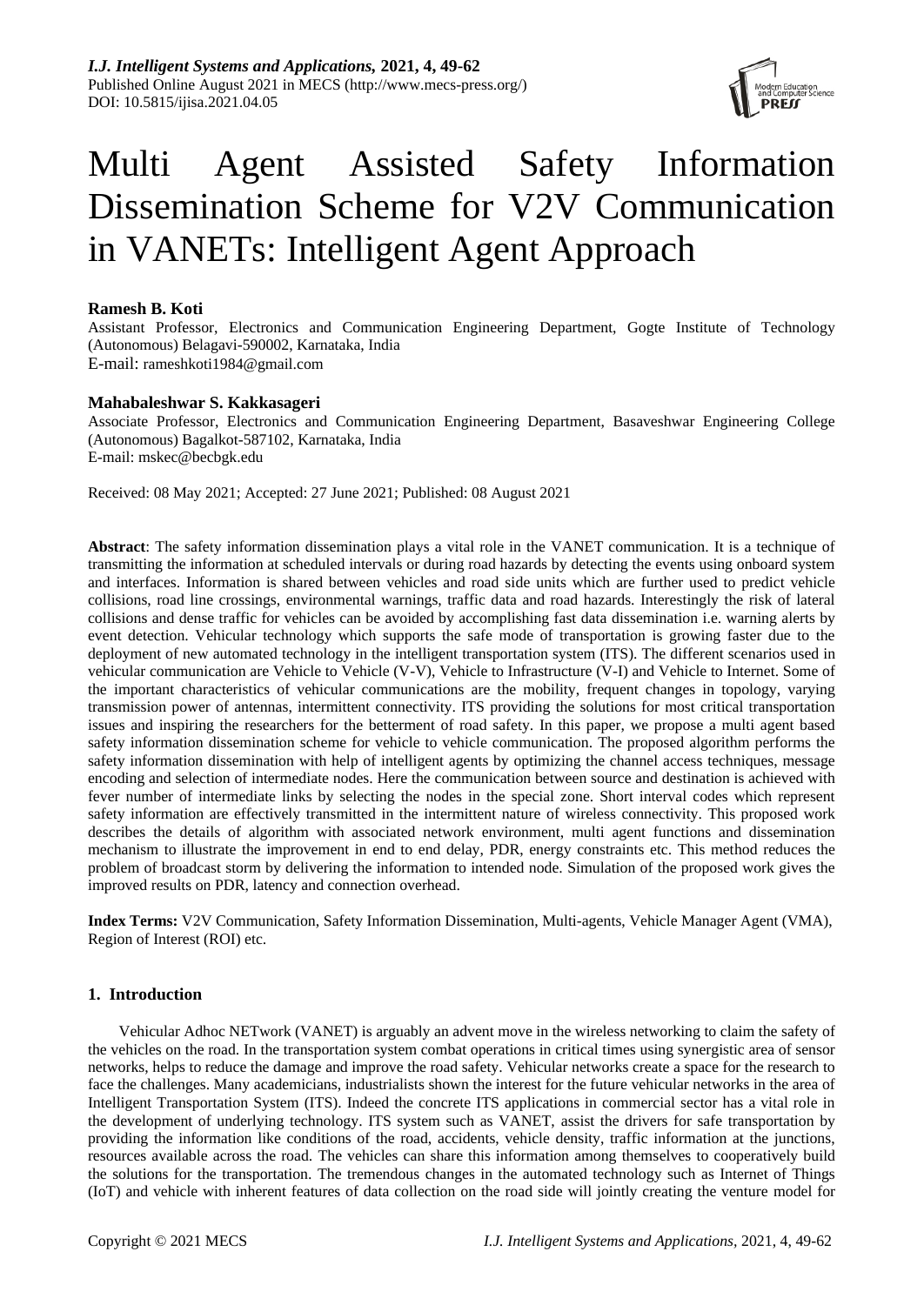road safety. Many authors proposed the V2V communication with unified routing techniques, message compression, allocation of large bandwidth, finding the traffic free route etc. These communication methods achieve better Packet delivery ratio and congestion free route calculations but they suffer with poor promised end to end delay. The stringent requirement for safety data delivery is faster end to end delay and reduced packet overhead is addressed in the proposed scheme. This V2V technology provides an alert message to the drivers about the potential hazard, extreme traffic density and road conditions using Dedicated Short Range Communication (DSRC) standard. The role of the routing scheme in V2V communication for the information dissemination under the presence of congestion is discussed in [1]. Bulk data retrieved timely from the cloud from all nodes in V2V communication for safety information is discussed in [2]. Recording previous vehicle positions and Path history, path prediction is done to know the current position of vehicle in addition to vehicle crossed during the known time interval. This mechanism is used for the detection of congestion free path which leads to quick dissemination of data is quantified in [3]. When the vehicles are moving in straight paths only less number of data points is required for the path history but it requires more data points for vehicles moving in curved paths. Future projector for dissemination in straight road is tending to be high while curvature needs the geometric map for the potential hazard detection [4].

GSM based Pattern for Information Dissemination and Evaluation of Income Level among Rural Dwellers is discussed in [5]. Here hach packet is recorded with time of arrival to count down the TTL value in order to detect the connectivity. This mechanism also provides the feature of varying TTL thresholds that can be set to work with the variable network traffic. This is implemented in the control layer of the Media Access Control (MAC) in each node that participates in the communication. This significantly reduces the channel waiting time for fast delivery of the information. A Store and forward based algorithm dissemination scheme aims at the handoff mechanism at the different levels in the network layer. This follows the unicast type communication scenario i.e. peer to peer predefined packet rate between source and destination is initiated [6]. Data validation method and performance analyses of congestion control algorithms for event-driven safety messages is proposed in [7] for different congested scenarios. Many ITS system have developed the data collection for monitoring purpose for regular assistance for the drivers which intern work using DSRC for beacon dissemination.

### **2. Related Works**

Many researchers presented their ideas towards the mechanism of dissemination employing suitable algorithms. Some algorithm functionalities are designed based on the segments coverage network area where the dissemination process and its efficiency is affected by the number of segments that forms the network [8]. These different techniques have been explained in different studies. In scheduled safety information dissemination method, vehicle to vehicle scenarios creates a broadcast storm, where large density of vehicles exchanging the safety related information with multiple hops [9]. All vehicles validate the transmitted data before disseminating it to avoid the redundant data transmission. The information transmitted by every vehicle should be anonymous not having any personnel identity. This method of dissemination reducing the payload overload [10, 11]. The destination nodes are identified by the node discovery method using the specially made hello packets and synchronization packets thereby establishing the path before transmission [12]. The agents are used for the simplified approach of data collection and manipulation during the communication. Cognitive agents are used for the effective data dissemination is suggested in [13, 14] there by achieving the control over few parameters like bandwidth, latency, push full decision latency etc. By employing common data security communication standards V2V interoperability among the automotive manufactures has been achieved.

Data dissemination by reading digital warning indicators along the road to drivers for the potential risk management is discussed in [15] where lane change warning is a safety application intended to provide a warning to the drivers about when to attempt the lane change. The usage of Wireless Access Vehicular Environments (WAVE) and Dedicated Short Range Communications (DSRC) making the VANET more vulnerable in dynamic environments which has one of the characteristics of ITS. Working of LINE Messenger as a transport layer, to be distributed to an instant messaging partner is API technology of instant messaging application can be utilized to build a system that has functioned as a transport layer to send a cross platform message instantly [16].

In the state of current trends, VANETs are probably witnessing the exponential growth in the E-commerce section of the transportation. A GPS receiver that provides the accurate positioning and time synchronization information. This information is used to *find the* contention free channel [17]. In [18] the information dissemination about the availability of parking space for the nearby approaching vehicles is discussed. By the digital signboards on the place which records the parking lot occupancy. The network resources play the vital role in data dissemination with least amount of resources for the data delivery [19]. The V2V scenario where the infrastructure co-operated information sharing for the data validation and transmission by the nodes is discussed in [20]. Here the intermediate nodes acting as fast relaying candidate for the connectivity. The opportunistic data dissemination where each node collects the mobility pattern for the distant nodes of their vicinity and selects the next forwarding node. This mechanism avoids the intermittent connectivity and increases the packet delivery ratio [21*,22*].

The work presented in [23] resembles implementation and evaluation of a safety data model is used which helps in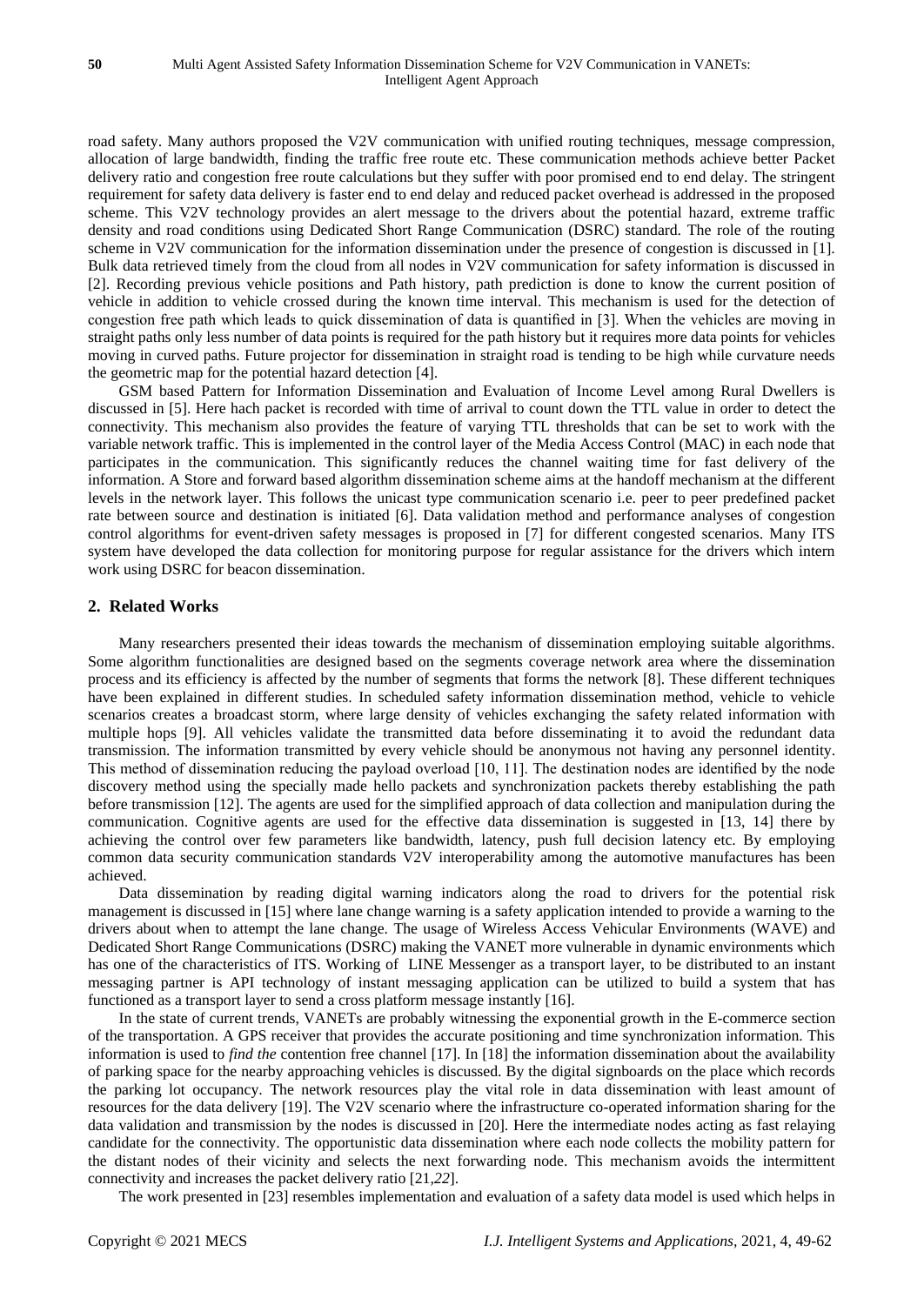decision making to prevent loss of lives and properties. It did so by developing a method for building metadata through a data chain, mining this metadata and representing it in such a way that a consumer of the data can judge the integrity of the data. Map assisted vehicle routing is used for the selection of forwarding node to reach the destination node [24]*.*  The multiple layers routing protocol is implemented in network and transport layer. This reduces the overhead or redundant information presented in the data packets. Recording the arrival time of the packets, then decision about validation is made based on the defined priority scheme to carry out the dissemination to improve and enhances the network parameters and QoS [25]. The trajectory based dissemination scheme alleviating the dissemination by limiting the amount of retransmissions and utilizing lesser bandwidth during transmissions [26]. Trajectory is time based arrival of data packets to increase the relay capability compared to existing flooding techniques. Grouping of vehicles (named as cluster) during vehicle movement on the road is done dynamically without having actual physical connection [27]. This mechanism helps to incorporate the efficient usage of bandwidth and scalability. The PHY layer parameters have been optimized for different topologies. The performance investigations have been carried out for different frequency band and data rate and different bandwidth (BW) in each of standard topologies [28].

The work suggested in [29] directs the presence of contention window to avoid the noise and collisions thereby reducing the broadcast storms to raise the dissemination rate. Information centric and packet centric data packet forwarding is used to impose the traffic load on transport layer protocols to manage the dissemination process effectively. Reliable radio channel for the DSRC have the characteristics of adopting the transport layer protocols to segregate the active and dumb nodes. Fairness index in the dissemination process is achieved by uniformly distribute the network load by controlling the topology of networks using local data exchange [30,31]. This mechanism is based on game theory of Nash bargaining scheme. The objective of this scheme is to maximize the rate related utility by considering the user fairness and load balance. Two player and multi player bargaining scheme with aid of optimally grouping the base stations are used to improve the fairness index. The discussion in [32] uses the three different approaches unicast, multicast and geocast for the evaluation of protocol in these scenarios. These protocols are tested under wide variety of node densities with different simulation tools. Fair evaluation is done on each case using the large set of collected data [33]. The delay tolerant networks communicate between the nodes with pre defined hello packets for communication establishment. This technique plays its role in the less dense network. Most of the communication is performed through the exchange of beacon messages. The periodic exchange of data among the vehicles using beacon message is discussed in [34].

The broadcasting schemes during dissemination of safety message uses the set of persistent scheme and orthogonal codes and the retransmissions are triggered with one hop transmission. Selection of node free from congestion factor is selected as the cluster head which later co-ordinate the data exchange with neighborhood nodes. The capability of cluster head and its congestion factor is shared with the nearby RSU to decide the handoff process during critical dissemination. The data packets are accumulated and stored in buffer and packet forwarding is done at a later time when the congestion free path is established by the MAC protocol [35]. The application of intersection moment access helps the drivers to respond quickly to avoid the potential crashes. The vehicle passing intersection gets the warning message by the neighborhood [36]. The work presented in [37] highlights the authenticated routers for the vehicular networks based on authentication by the public key infrastructure and requires predetermined cryptographic keys to access the topology using distance vector kind of algorithms. The authenticated nodes participate in the data packet forwarding process during warning message exchange [38].

The concept of Service CHannel (SCH) and Control CHannel (CCH) is used at bifurcated timing intervals to handle the emergency traffic. Here the clock based events are recorded and based on the emergency factor two channels serve for the dissemination process. The packet contains the channel number data rate power level. In the multihop broadcast connectivity scheme, author suggested to deploy multiple transmissions over the multiple road segments which can estimate the forwarding capability of the node presented in all segments depending on the past experience of vehicle density. The concept of real time traffic aware protocol is used based on the forwarding capability obtained by real time traffic conditions assessments [39]. This results higher adaptive capability and better delivery performance. These techniques of dissemination algorithms for safety information used the random multihop data forwarding methods. Some effective algorithms building by consuming minimum transmission power with large throughput. Due to the large number of vehicle collisions that causes the road traffic creation, accidents, it is needed to find the root cause and finding the solution by sharing of safety data among the vehicles [40,41]. The probability of rebroadcasting the message and its delay is dependent on the computed rebroadcast degree. If the vehicle not receives the rebroadcasted alert message from another vehicle within the TTL time, the vehicle rebroadcasts the alert message with the rebroadcast probability [42].

The above mentioned dissemination algorithms mainly used the number of nodes and information size as their design parameters. In this paper we are creating the virtual segments based on the transmission range of source node and performing routing using nodes in ROI (Region of Interest) to perform the dissemination with less end to end delay.

#### **3. Safety Information Dissemination Scheme**

The dissemination has to consider the following features for the efficient safety data dissemination: The vehicles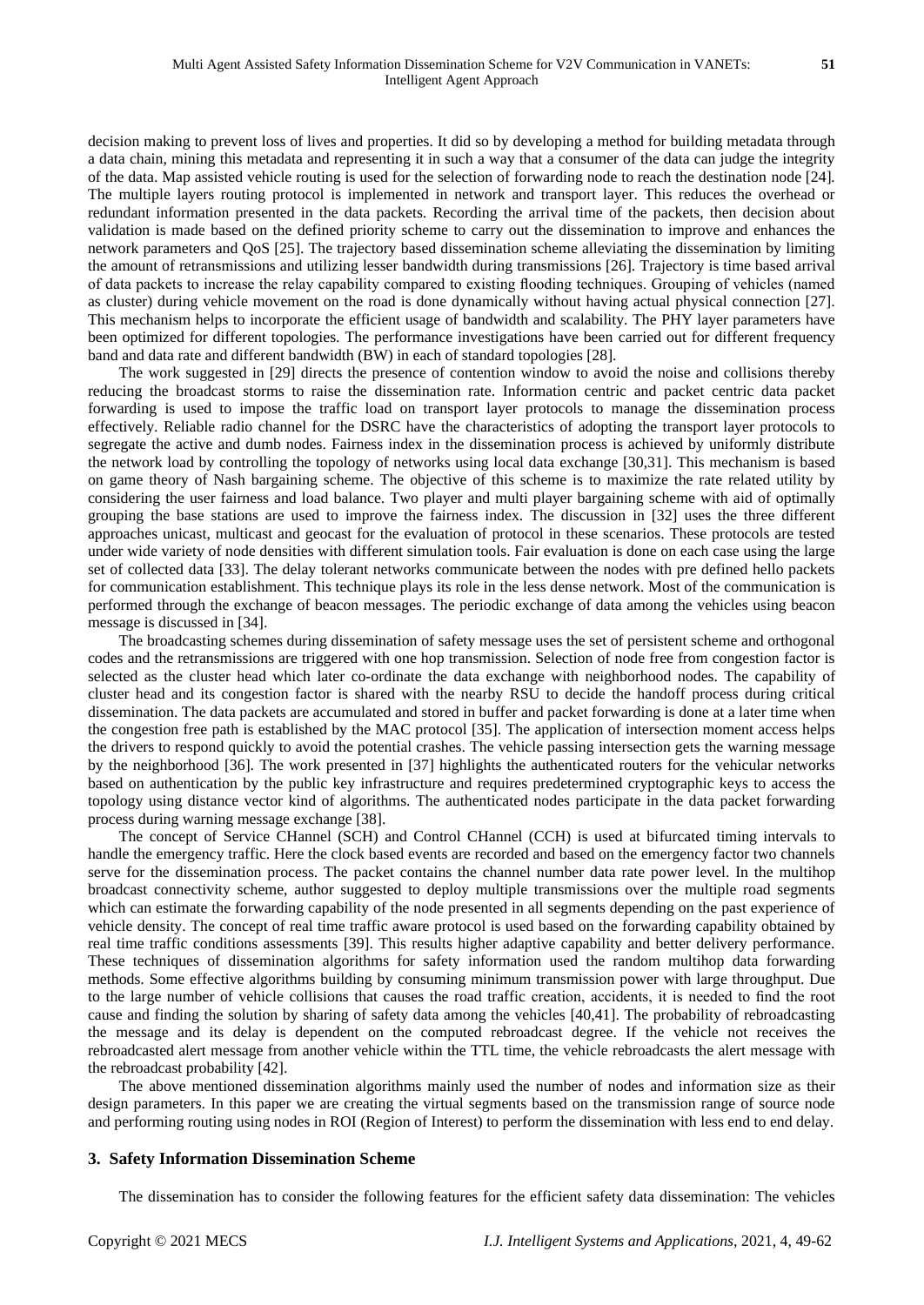are moving with relatively a variable velocity; vehicle has to follow the road lanes and traffic signs; vehicles are equipped with GPS facility with inherent road map providing the road information; topology variation at the time scale; distributed operation; segmentation of moving vehicles based on the signal strength. Traditional safety data dissemination uses the scheduled beaconing by the multiple hops with successive intermediate nodes at the direction of communication. In the intelligent safety information dissemination the communication area is divided into segments based on the Radio Signal Strength (RSS) levels incurred, and selection of intermediate nodes from the special zone i.e region of interest, achieves the target node communication with fever hopes by utilizing the transmission capacity of the radio interfaces. The source tries to establish links with far end nodes present in the ROI, forms the strong consistent successive links at the direction of target. Hard ware requirement for the implementation are onboard unit in the vehicle comprises of FPGA: PCI, serial ports and soft-core CPU 2.5/5 GHz 802.11 radios modified for DSRC RT sync, GPS time sync, GPS and DSRC sync, sensor fusion/timestamp CVIS sensor and M5 card, GPS and DSRC antenna, Mobile router and Gigbee gateway.

## *3.1. Our Contributions*

In the present era Vehicular adhoc networks (VANETs) are providing vast services for the transportation sector preserving the human life with safety and comfort. The safety message delivery under wireless communication scenarios are challenging to meet the performance requirements. This work is motivated by the existing drawbacks in dissemination algorithms such as multiple hop and hop transmissions, packets squeezing, frequent link failures. The following contributions are made towards the safety data delivery under promised delay. Proposed scheme consist of static and mobile agents to perform the better connectivity between the nodes. It considers the parameters such as radio range of source node, logical segment size, TTL value of packet. The macro sensors and embedded system situated in vehicle perform the safety information dissemination in the following ways.

- Segment formation based on the radio range of the source node and identifying the region of interest (ROI) using the GPS co-ordinates.
- Identification of next relaying node based on the parameters of mobility and distance from the source.
- Data dissemination in the selected neighbor relaying node using the wireless technology by multiple transmissions in the close proximity. The sensory and processing unit with GPS capability unit is embedded in each vehicle.
- Conversion of the information in to short interval predefined codes which will be disseminated during the critical events in the presence of intermittent connectivity.

Our contribution includes the following. (1) Broadcasting of the safety information is initiated by the source node. Proposed protocol reduces the broadcast storm by performing limited hand off communication through the boundary nodes in terms of outer communication range. (2) This is achieved by locating the intermediate nodes at the outer area of transmission range. The results namely end-end delay, energy consumption, PDR are inevitably 20 percent better compared to the existing safety information dissemination techniques. (3) Our proposed algorithm uses the segmentation technique which predominantly reduces the end to end delay with significant rise in the throughput compared to other algorithms. The contribution of this paper is to perform the safety information exchange to the intended device using the fever hops and compact coding of information. Organization of rest of the paper is as follows. Dissemination scheme is described in section III, result analysis is presented in section IV and finally section V concludes the paper.



Fig.1. V2V communication scenario in VANETs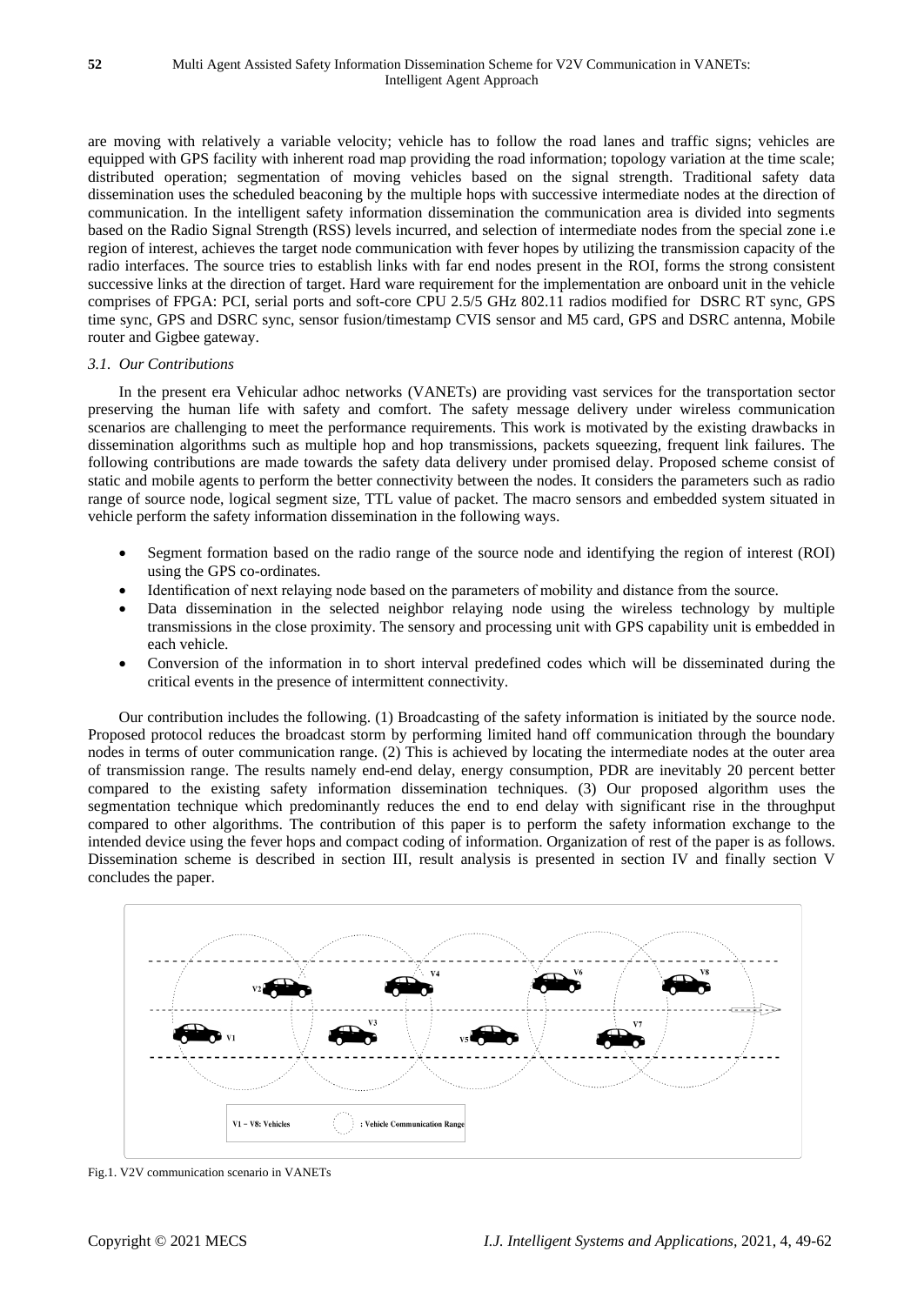#### *3.2. Software Agents*

A software agent is a computer program that acts for user or other programs in the relationship of agency. The different actions are initiated for the execution of a task. It works with other agents or with the protocol. In the present discussion of safety dissemination scheme in vehicle to vehicle architectures, the system using multiple agent schemes static and mobile agent type for the collection and processing of data packets. This consists of a Knowledge Base (KB) which is a centralized storage system about vehicle dynamics, Vehicular Manager Agent (VMA) which is static agent and Far End Node Selection Agent (FENSA) which is of mobile agent. It is considered to be having similar kind of agent system in the other nodes that participates in communication.

#### *3.3. Network Environment*

We consider a V2V communication scenario in VANETs by the two lane urban high way scenario with the moderate traffic on the road. Each vehicle is equipped with the micro sensor unit for the hazard detection forming safety information, GPS facility with the live location finding capability. The road distance of 5000 meter is considered with average velocity of vehicles 10, 20, 30 meters/sec. The two lane road scenario consisting of logical segments based on the range of transmission signal intensity. For simplicity we considered only three logical segments during the simulation. The network scenario with the location of vehicles is as depicted in Fig. 1. Vehicles (V1-V8) communicate among their neighbor vehicles within the communication range by using IEEE 802.11P (DSRC/WAVE).

#### *3.4. Multi Agent System Operational Sequence*

In this study it is assumed that all the participating nodes namely source, sink and intermediate nodes are provided with an inbuilt embedded system having the capability of recording GPS coordinates and processing of sensor generated information about the vehicle dynamics. Each Vehicle has communication range of radius R. The system consisting of static agent VMA and mobile agent FENSA and knowledge base (KB) which combinely identify reliable far end node at different logical segments as a intermediate nodes for safety information dissemination.

- **Knowledge Base (KB)**: It is the centralized location of the system where sensor generated data collection by the multi agents are stored. This KB comprises of recorded data about packet Time To Live [TTL] value, GPS coordinates, traffic density and conditions of the road, network strength, node id with sequence numbers, mobility pattern and limited set of predetermined encoded warning messages. The inbuilt safety warning messages represented by short codes are shown in Table I. VMA and FENSA are relatively in synchronization with knowledge base. The discussed agency components and its relation is described in the fig. 2.
- **Vehicle Manager Agent (VMA**): The database stored in the knowledge base is developed by VMA, which can intern trigger FENSA. VMA is a static agent responsible for finding the relevant distant far end node in every logical segment. This task will be performed in coordination with the FENSA. The possible ways to handle the different circumstances are if VMA unable to find the far end vehicle in the logical segment within the available TTL duration, then on expiry of TTL which can further ignites FENSA for latest updates about vehicle information. Then VMA assist the source node for channel contention process in the next successive logical segment and intensively searches for the node in ROI which will be considered as reliable intermediate node to perform the dissemination.



Fig.2. Safety Information Dissemination Agency

• **Far End Node Selection Agent:** It is a mobile agent that reaches all nodes to get the information about vehicle dynamics and report to VMA. It is triggered by VMA whenever there is significant change in the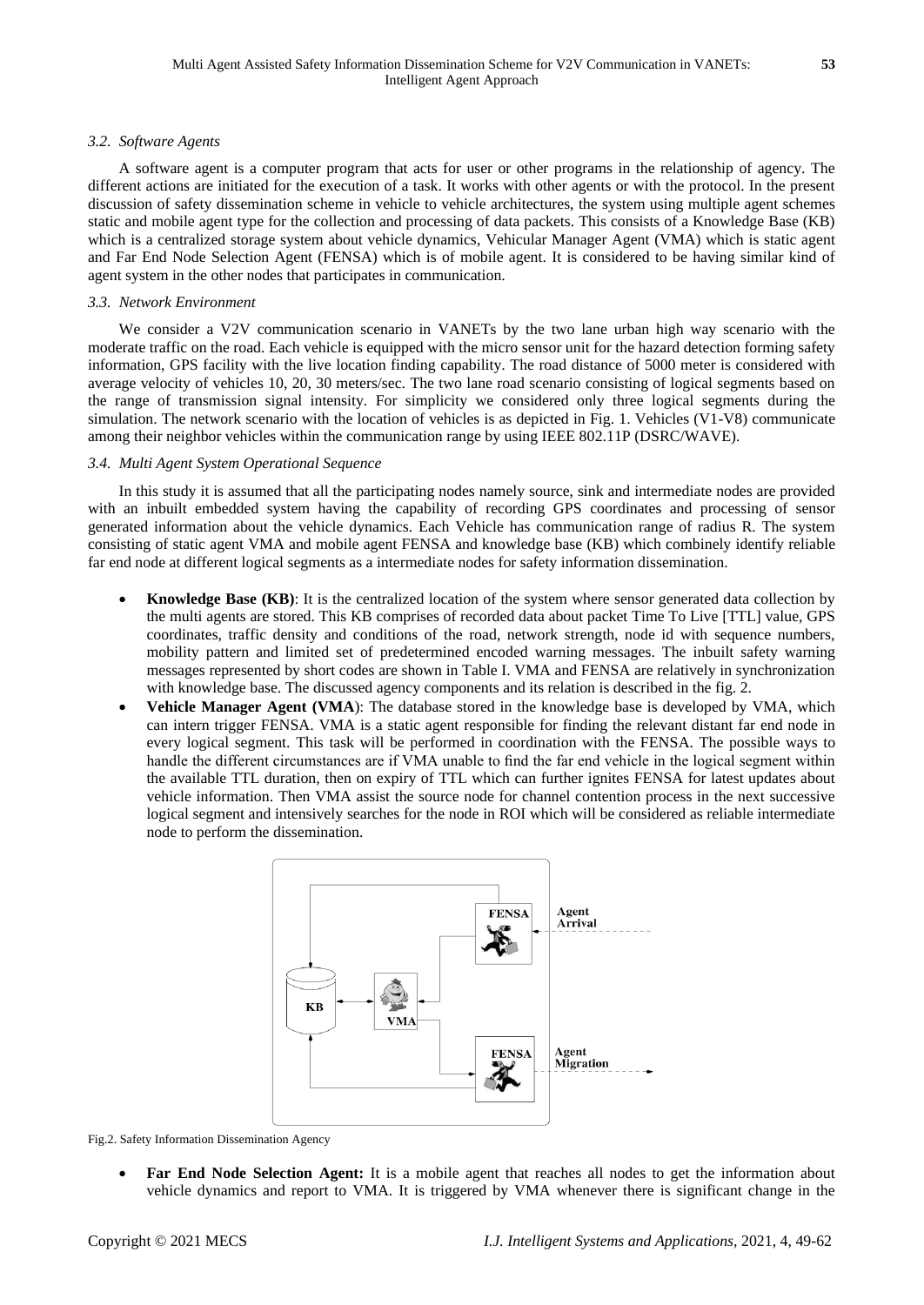#### **54** Multi Agent Assisted Safety Information Dissemination Scheme for V2V Communication in VANETs: Intelligent Agent Approach

network and updates the knowledge base for every trigger about far end node availability in coordination with VMA.

| Table 1. Typical Built-in Safety Information Types |  |
|----------------------------------------------------|--|
|----------------------------------------------------|--|

| <b>Built in Code</b> | <b>Predicted Information</b> | <b>Built in Code</b> | <b>Predicted Information</b> | <b>Built in Code</b> | <b>Predicted Information</b> |
|----------------------|------------------------------|----------------------|------------------------------|----------------------|------------------------------|
| EF                   | <b>Empty Fuel</b>            | EF                   | Extreme Fogg                 | BR                   | <b>Bad Road</b>              |
| SΑ                   | Severe Accident              | UA                   | Unknown Area                 | EC                   | <b>Extreme Congestion</b>    |
| MA                   | Medical Assistance           | HA                   | Heavy Rain                   | MA                   | Map Assistance               |
| AA                   | Accident                     | FA                   | Fire Assistance              | TA                   | <b>Toll Assistance</b>       |

Operational sequence of the proposed system is described as follows. (1) VMA creates and maintains the data base or knowledge base about the forwarding nodes in the connecting path, relative changes along the time axis will be updated by VMA. VMA triggers FENSA (Far end node selection agent), on initiation FENSA can moves in and out of the connected segments to locate the optimum far end node considering the location services of GPS. (2) The vehicle presented in the ROI is embarked with the parameters like Time to Live, GPS co-ordinates, mobility. The vehicle mobility and velocity parameters of node help to decide the relaying candidate. (3) The FENSA is mobile agent which virtually moves around the connected topology by the radio network and thus upgrades the knowledge base in coordination with VMA. (4) The source considers the knowledgebase constituted by VMA and FENSA, which are solely responsible to disseminate the pre determined coded messages using minimal network resources to achieve shorter end to end delay.

#### *3.5. Mathmatical model*



Fig.3. Representation of region of interest

The multi agent triggered safety information dissemination scheme uses static and mobile agents to design the system for reliable data delivery. The VMA (static agent) and mobile agent (FENSA) updates the knowledge base frequently at the rate of 120 sec or any significant change in the network dynamics whichever occurs early. The successive logical segments present in the network scenario (Fig.4) are namely  $(X)$ ,  $(X-1)$ ,  $(X-2)$  and  $(X-3)$  with reference to the position of source node. Every logical segment has specially covered area which is ROI where the presence of nodes which participates in the communication results in effective dissemination. Let P and Q are the nodes present in the neighbor clusters whose communication range is represented with dotted circle shown in Fig.3. Considering P and Q have the two dimensional coordinates  $(X_1, Y_1)$  and  $(X_2, Y_2)$  respectively, then expressing the mid overlapped point using two dimensional section formulae described by the equation (1) which is given by

$$
P = \left(\frac{x_2 + x_1}{2}, \frac{y_2 + y_1}{2}\right) \tag{1}
$$

where P is the midpoint between two end nodes P and Q assuming both nodes moving with same velocity, then the mid overlapped region with radius R named as ROI can be defined using the equation of circle having (h,k) coordinates at center and  $(x,y)$  are the points on the circle, then ROI with radius of coverage R is expressed in equation (2) as

$$
ROI = R^2 = [(x - h)^2 + (y - k)^2]
$$
\n(2)

Here h,k are the two dimensional planes with  $h = \frac{x_2 + x_1}{2}$  and  $k = \frac{y_2 + y_1}{2}$ . Once the ROI is defined then source vehicle transmits the control packet which includes the logical segment of ROI co-ordinates under consideration. All the moving vehicles on the road can autonomously detect the real time GPS coordinates of its own by its self equipped GPS navigational facility. The correlation of location coordinates between the moving vehicle and stored ROI in real time vehicle movement indicates the presence of vehicle in the ROI as far end node which will be informed back to source node by setting control bit which will be used to trigger the dissemination process.

Here Friis equation is used to calculate the total power in watts that is required to reach receiver node present at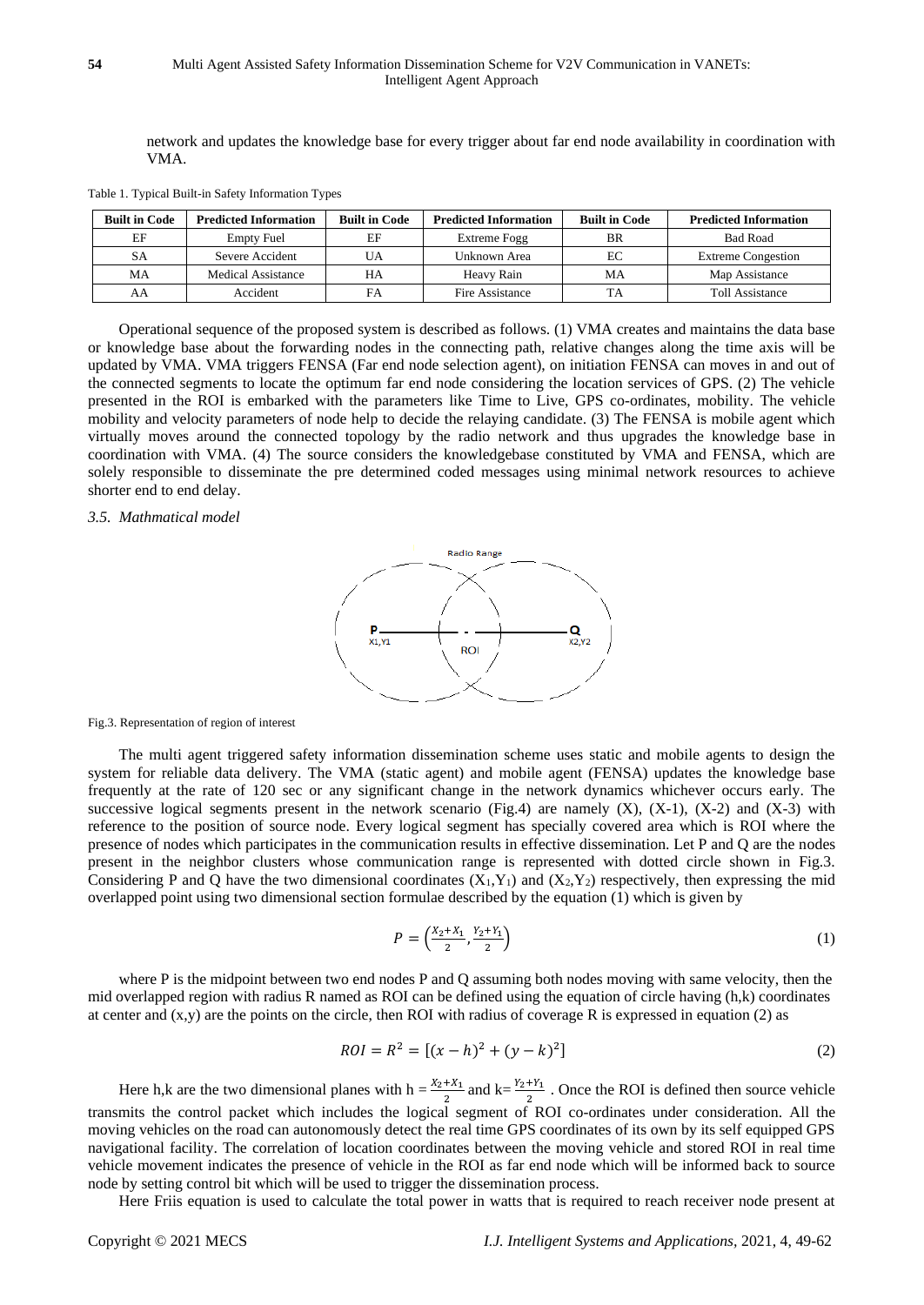different distances with radius R. Due to the existence of multiple logical segments along the coverage radius R and associated ROIs we need to deliver variable power density to reach node in ROI along the direction of communication. Then the power density p (in Watts per square meter) of the signal incident on receive node at distance R from the transmit node is given by Friis transmission equation (as mentioned in equation 3), transmission power is as follows

$$
P(Txn) = \left(\frac{\lambda}{4\pi R}\right)^2 \left(\frac{1}{G_t G_r}\right) \tag{3}
$$

Where Gt = Transmitter antenna gain, Gr = receiving antenna gain, R = distance between antenna in meters. Calculating the transmission power for different value of R, we can reach multiple nodes in ROI for the different logical segments which are shown in Fig.4. By this, transmission power is evaluated for all logical segments such as (X-1), (X-2), up to  $(X-N)$  w. r. t their relative radius of coverage range. Finding the relation between P  $(T_{yn})$  and logical segments P (fr) provides the identification of reliable intermediate nodes. Let node in far segment X be  $f_i = X$  i.e., probability of finding the far end node, for the next segment far end node  $f_{(i+1)} = (X-1)$ , similarly node in last segment will be defined as  $f_{(i+n)} = (X_n)$ . Since f and region  $(X_n)$  decide the transmission range, fi is a function of distance. By tuning of source vehicle transmission power, various ROIs can be reach which are shown in equation (4) as

$$
P(T_x) = \frac{P(f_i)^{-j}}{G}; \text{ where } j = 1, 2, 3, ..., n
$$
 (4)

P (Tx) is the transmission power, P(fi) is the distance from the source and J is the range of values based on the logical segments ex;for neighbor segments J takes the value n, where as for far end logical segment J takes the value 1. G is the attenuation factor in percentage and is given by equation (5) as



Fig.4. Identification of Region of Interest

$$
G = \left[1 - \frac{P1}{P2}\right] \tag{5}
$$

Where  $P_1$  is the transmitted power and  $P_2$  is the received power.  $P_{(Tx)}$  in equation (4) defines minimum transmission power which is required to reach neighbor segment nodes, where as maximum transmission power is needed to reach the far end segment. Each node consumes certain amount of energy for processing the information bits. The energy consumption of system includes the processing bits and transmission of bits. Energy consumption in the following scheme is given by equation (6).

$$
En = \left[ \alpha \big( E_{ij}(t) + E_{ij}(p) \big) \right] \tag{6}
$$

Where  $E_{ii}$  (t) is the energy consumption in transmitting information bits from node i to j,  $E_{ii}$  (p) is the energy consumption in processing of bits at nodes i and j.  $\alpha$  is the multiplication factor and is given by equation (7)

$$
\alpha = \left(\frac{\text{packetsize}}{\text{bandwidth}}\right) \tag{7}
$$

Thus the effective end to end energy consumptions for the different logical segments is given by equation (8).

$$
En = [a[(E_{ij}(t) + E_{ij}(p))] + e^{\beta} \text{ where } \beta = 1, 2, 3, ..., n
$$
\n(8)

Copyright © 2021 MECS *I.J. Intelligent Systems and Applications,* 2021, 4, 49-62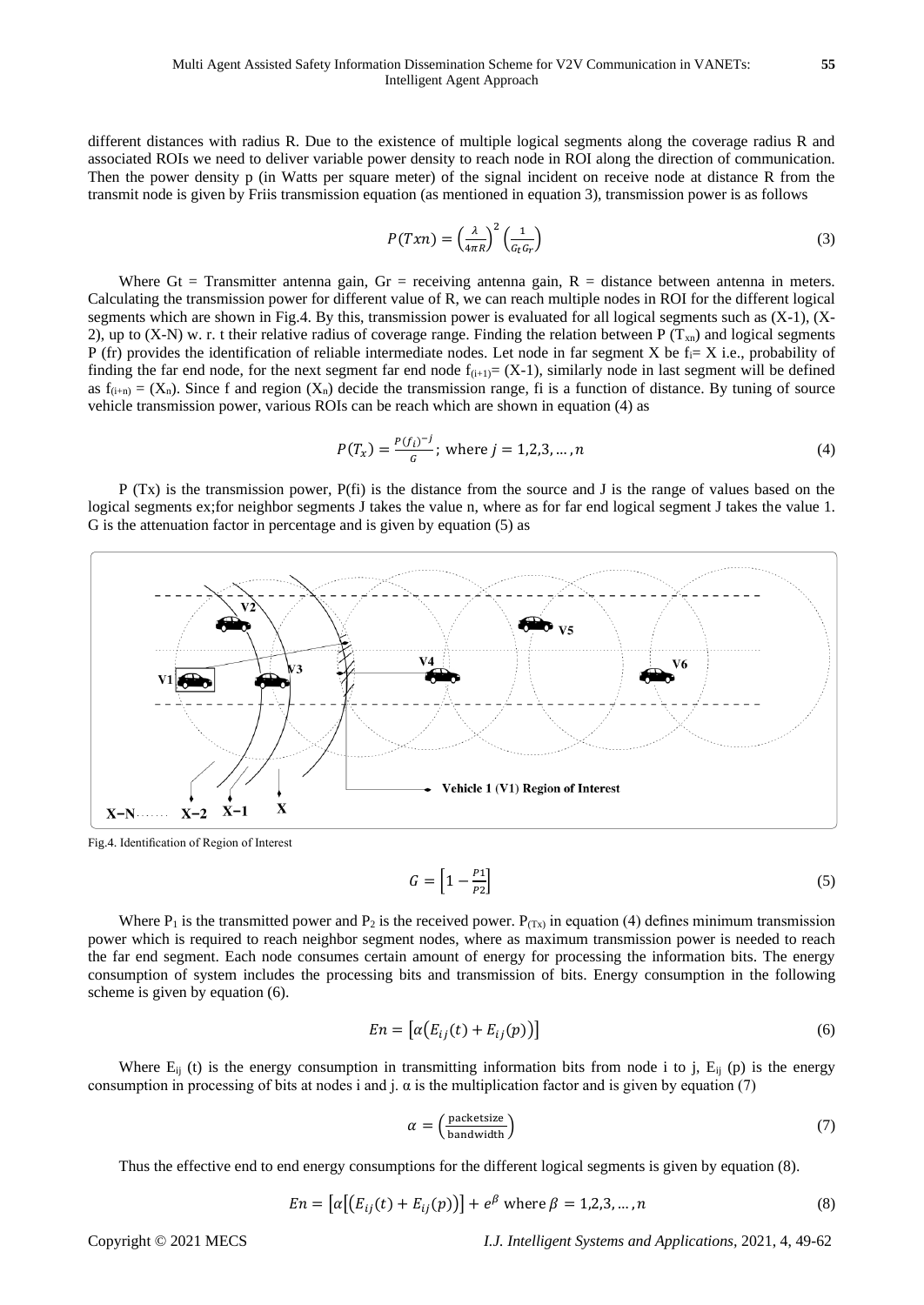Where  $\beta$  is the additional energy consumption incurred due to switching of logical segments. The switching of segments takes place due to absence of node in ROI for the segment under consideration. The typical values of  $\beta$  for the logical segment (X), (X-1), (X-2), (X-n) are represented in equation (8) the β value will be increasing exponentially as it involves the switching overhead thereby additional energy needed to perform the effective dissemination.. If n is the node having coverage range of radius R, with two dimensional coordinates' h1 and  $k_1$  similarly for the next node with n2, radius R and coordinates h2,  $k_2$  .etc. To achieve reliable communication path for improved dissemination process needs an efficient intermediate nodes. The following equation (9) helps to identify such nodes in ROI and is given by

$$
ROI = Rn = [(x - hn)2 + (y - kn)2]
$$
\n(9)

Node available in the exterior region could be the far end node since there will be multiple nodes in the region of interest (ROI), choosing the reliable node improves the latency. This criterion is based on the velocity of the nodes e.g., vehicles1, 2, 3, and 4 moving with the respective velocities V1, V2, V3 and V<sub>4</sub> in the direction of forward transmission. Since nodes moving with slower velocity leads to give stable connectivity, the selection of node in the ROI has the criteria as shown in equation (10).

$$
ROI = Rn = \lim_{\nu \to 0} [(x_{\nu 1} - h_n)^2 + (y_{\nu 2} - k_n)^2]
$$
\n(10)

Where Xv1 and Yv2 are the relative velocity of two adjacent nodes X and Y

#### *3.6. Limitations of the Proposed Work*

Some of the limitations of the proposed disseminations schemes are as follows (1) All the vehicles in the network are considered to be intelligent and configured with GPS and enough buffer to store inbuilt messages. (2) We are finding the far end node for limited number of segments which can reduce the coverage range. (3) The nodes in the networks are agreed upon holding and authenticating the standard inbuilt messages to decode the critical events. This helps for quick delivery of critical data with intermittent connectivity.

## **4. Simulation**

In order to evaluate the performances of our model we created a mobility model to simulate the vehicle behaviors in the road. This mobility model and associated parameters are implemented and simulated using the C++ developer software. The events are captured for the different node density, available resource during the communication set up. We evaluate the dissemination protocol under various conditions using three levels of mobility metrics. Finally each vehicle is equipped with the agency scheme for deriving an database for the decision making during hand off at ROI regions. In this section illustration of results are discussed for the proposed scheme, considering the controlled conditions of average traffic. The built in safety messages and far end node connectivity improves the performance. The packet delivery ratio and energy consumption parameters are evaluated in the system.

#### *4.1. Simulation Inputs*

The simulation input parameters are summarized in Table II. The simulation procedure for the proposed scheme is as follows.

- Create a road scenario for two way highway model with moderated vehicle density up to 80.
- Create the segments based on the maximum transmission range. Configuring the nodes for auto recording of GPS state information during hopping interval.
- For the given node density apply mobility factor of variable range of 10, 20,30 meters/sec.
- Use static and mobile agents to select the far end node in the given segment and update the far end node segment at regular intervals.
- Compute the performance of the system under varying mobility conditions.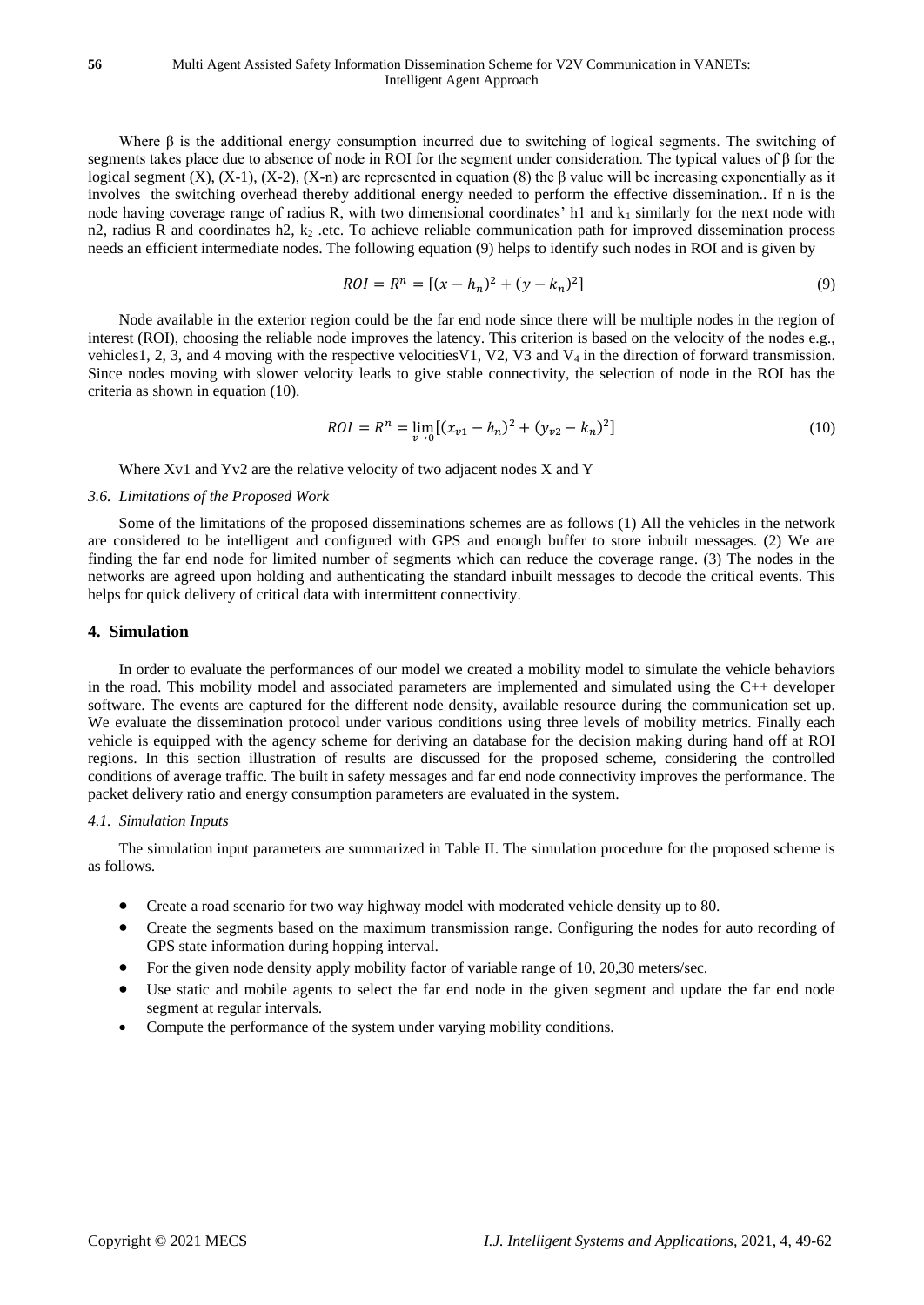Table 2. Simulation Parameters

| <b>Parameter</b>              | <b>Value</b>        |  |
|-------------------------------|---------------------|--|
| Highway range                 | 5KM                 |  |
| Number of nodes               | 100                 |  |
| File size                     | 5Kb                 |  |
| Number of segments            | 4                   |  |
| Transmission range            | $75m-100m$          |  |
| Antenna type                  | Wireless            |  |
| vehicle density per segment   | 10                  |  |
| TTL of packet                 | 60 sec              |  |
| Traffic type                  | moderate            |  |
| connection establishment time | 2000 <sub>ms</sub>  |  |
| Vehicle mobility              | 10m/s, 20m/s, 30m/s |  |

## *4.2. Performance Metrics*

**Packet delivery ratio**: It is defined as the total number of packets received to the total number of packets sent in defined time interval. We considered one TTL duration as the maximum time interval to record the PDR. It is measured in percentage.

**Energy consumption**: It is defined as the amount of energy required during the connection set up and packet transfer. It is expressed with respect to individual node and is measured in mili Volts (mV).

Computational power: It is the amount of power required to process the data present in the knowledge base to trigger the dissemination. It is measured in mili Watts (mW).

**Number of collisions**: It is defined as the number of packets dropped or unacknowledged during packet transfer between source and destination.

**Far end node selection delay**: It is the amount of delay involved in selection of node present in the ROI during channel access phase. It is measured in milliseconds (ms).

**Success rate**: The amount of successful detection of nodes in the exterior segment to reduce the connection overhead. It is with respect to connection establishment. It is measured in percentage.

**Delay:** It is the additional time to be considered if far end node is not detected in the first segment. It increases with the higher numbered segments. It is also called connection overhead delay. It is measured in ms.

# *4.3. Result Analysis*

The proposed dissemination scheme is implemented from the developer C++ code. The set of parameters intended for the improvement is achieved with help of intelligent agent schemes. In the proposed schemes, the communication range is limited to 100 meters/segment and this kind of segmentation can cover up to the road distance of 5000 meters accommodate around 100 vehicles. All the timing intervals are presented in ms and transmission power levels in mw. This scheme uses self triggered intelligent agents and channel is accessed using an adaptive scheme which avoids idle times of the node. The proposed scheme operates better compared to the existing schemes because of the following points. The limited safety messages are stored with the compact codes which can increases the throughput under intermittent nature of wireless connectivity. The end to end connectivity using the far end node reduces the latency.

- Fig.5 shows that the packet delivery ratio in the proposed dissemination scheme predominantly rising with respect to the density of the nodes. The increased density of nodes on the road can locate the nodes with large probability in the region of interest. In comparison to the HI-CAST safety dissemination scheme [42], the PDR is increased by 16 percent in high density network.
- Fig.6 shows that the energy consumption for the proposed scheme is less due to the reason of connection establishment using fever hops covering only nodes of ROIs. In comparison to the HI-CAST algorithm [42], the proposed system consume 6mW less energy since in probabilistic HI-CAST algorithm it has large idle factor for which energy consumption graph is higher for high density node.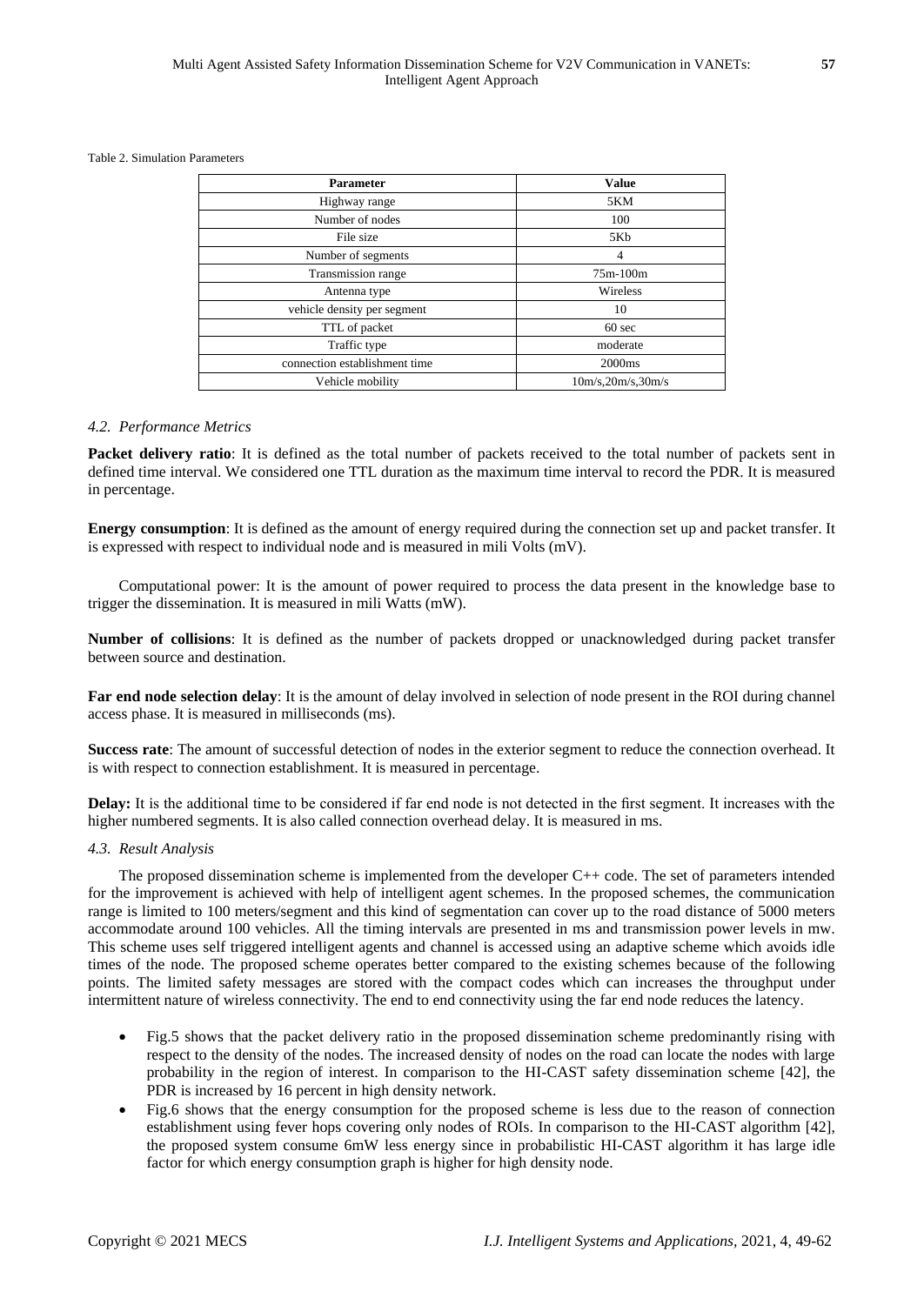

Fig.5. PDR Vs. Number of Nodes

Fig.6. Energy Consumption Vs. Number of Nodes

• Fig.7 shows that the reduction of 8mW in computational power in comparison to HI-CAST algorithm due to the representation of packets using compact codes and constant bit rate of Packet size. The results are extracted for the varying mobility of 10, 20,30 meters/sec. Due to the relative mobility of nodes in the network, there is the presence of little adverse effect on performance parameters.

Number of Nodes

• Fig.8 shows that the number of collisions with respect to the network density, where for the high dense network nodes in the ROI and compact representation of messages produces the low traffic on the network hence fever collisions in the proposed scheme.



Fig.7. Computational Power Vs. Number of Packets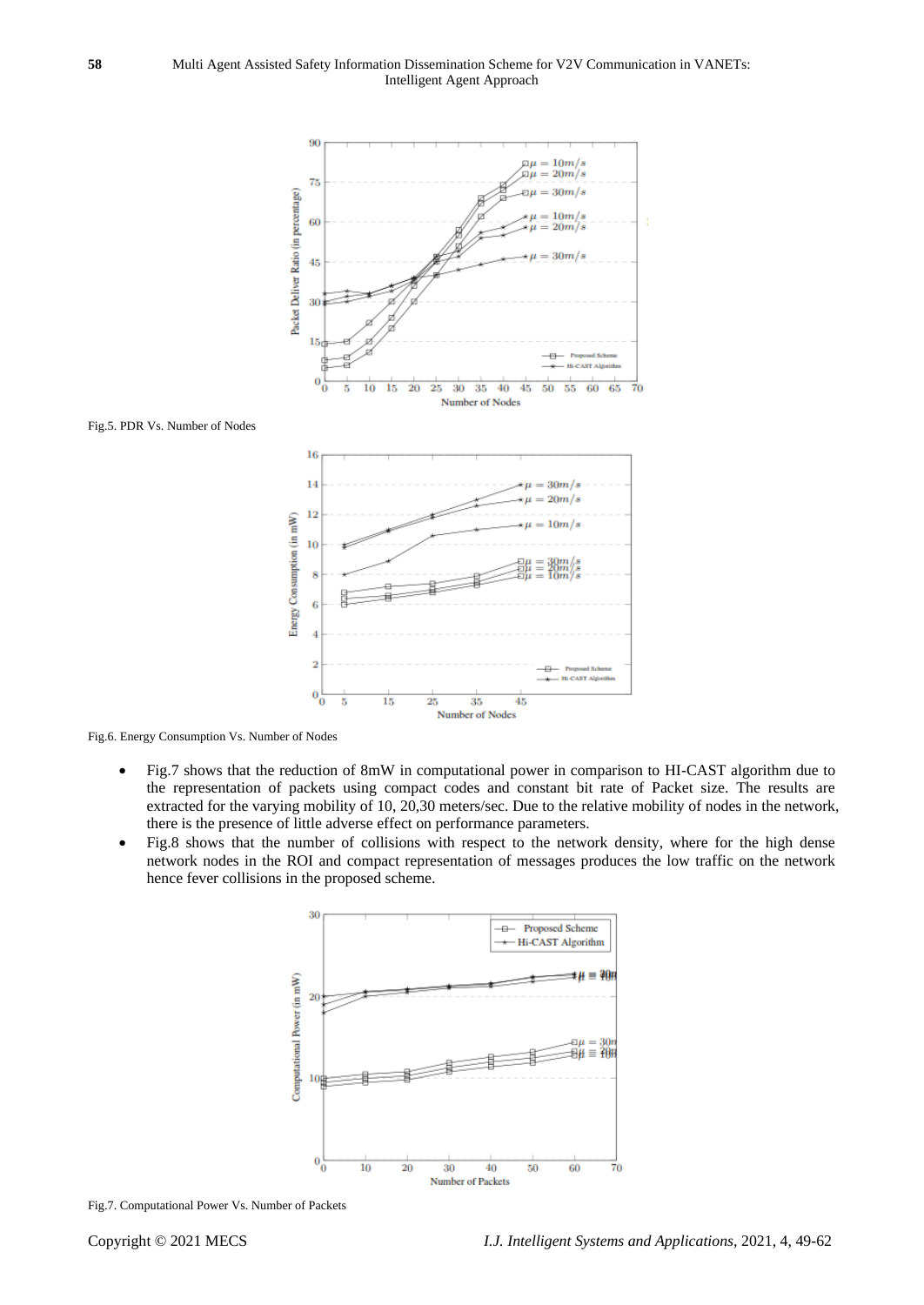

Fig.8. Number of Collisions Vs. Traffic Density (vehicles/km)

- Fig.9 shows that Far end node selection delay reduces at higher numbered segments because source always tries to access the exterior segment rather than the neighbor segment from the source.
- Fig.10 shows that success rate in the proposed scheme is negligibly varying throughout the radius of ROI region because radius of ROI region is the farthest region which inherently produces lesser hops. The success rate will be increased by 42 percent in comparison to HI-CAST algorithm.



Fig.9. Far End Node Selection Delay Vs. Number of Segments



Fig.10. Success Rate Vs. Transmission Radius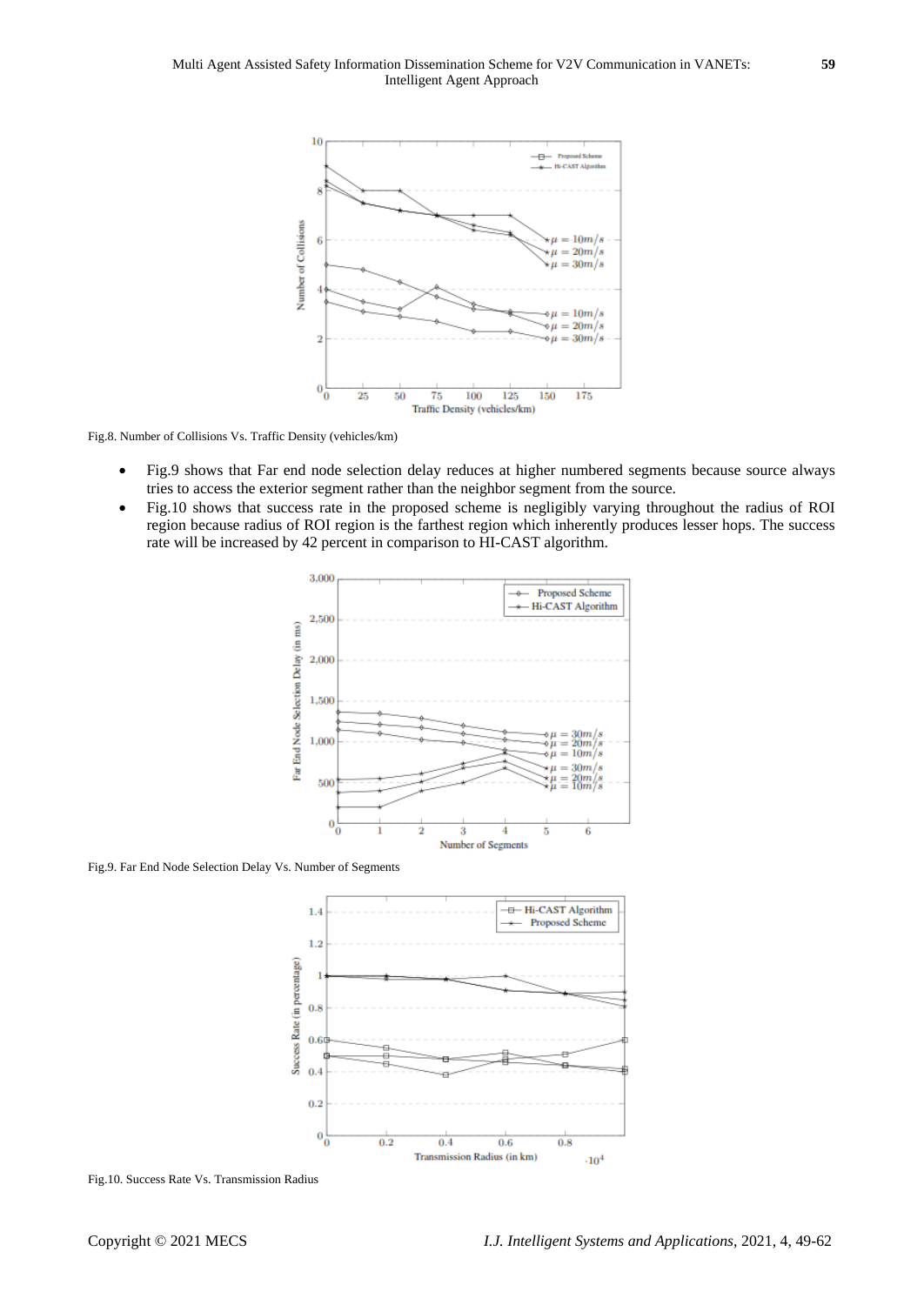- Fig.11 shows that the delay for end to end transmission reduces at higher node density for the proposed scheme compared to the existing dissemination scheme because the increased node density always creates room for ROI node connectivity.
- Fig.12 shows that the number of collisions gradually reduces as the radius of the transmission range increases. Since higher radius selects the node in ROI.



Fig.11. Computational Power Vs. Number of Packets



Fig.12. Number of Collisions Vs. Transmission Radius

The HI-CAST dissemination scheme uses the rebroadcast degree from other nodes and waiting time for rebroadcast is higher comparatively to our proposed scheme. So the performance of the proposed system is evaluated and found that it is improved by 20 percent with respect to success rate which is verified through simulation and compared with that of HI-CAST dissemination scheme [42]. Thus the proposed dissemination scheme is superior and reliable in sending safety information.

#### **5. Conclusion**

In this paper we addressed the VANET issue of frequent connection failures during the information dissemination using static and mobile agents by considering the V2V scenario. In the proposed work the selection of far end node in different segments establish the connection between source and destination with minimum end to end delay. It uses adaptive channel access method along with the GPS facility to establish seamless connectivity. The on board sensor detected safety information triggers vehicular manager agent (VMA), which uses knowledge base to initiate dissemination process in variable transmission radius. The limited set of critical information built in messages stored in knowledge base improves the PDR of the dissemination process. The creation of segments in the proposed scheme helps to improve the energy considerations. Main contribution of the proposed research work is to provide the seamless connectivity in the dense network with minimum consumption of energy and to perform the safety information dissemination process effectively.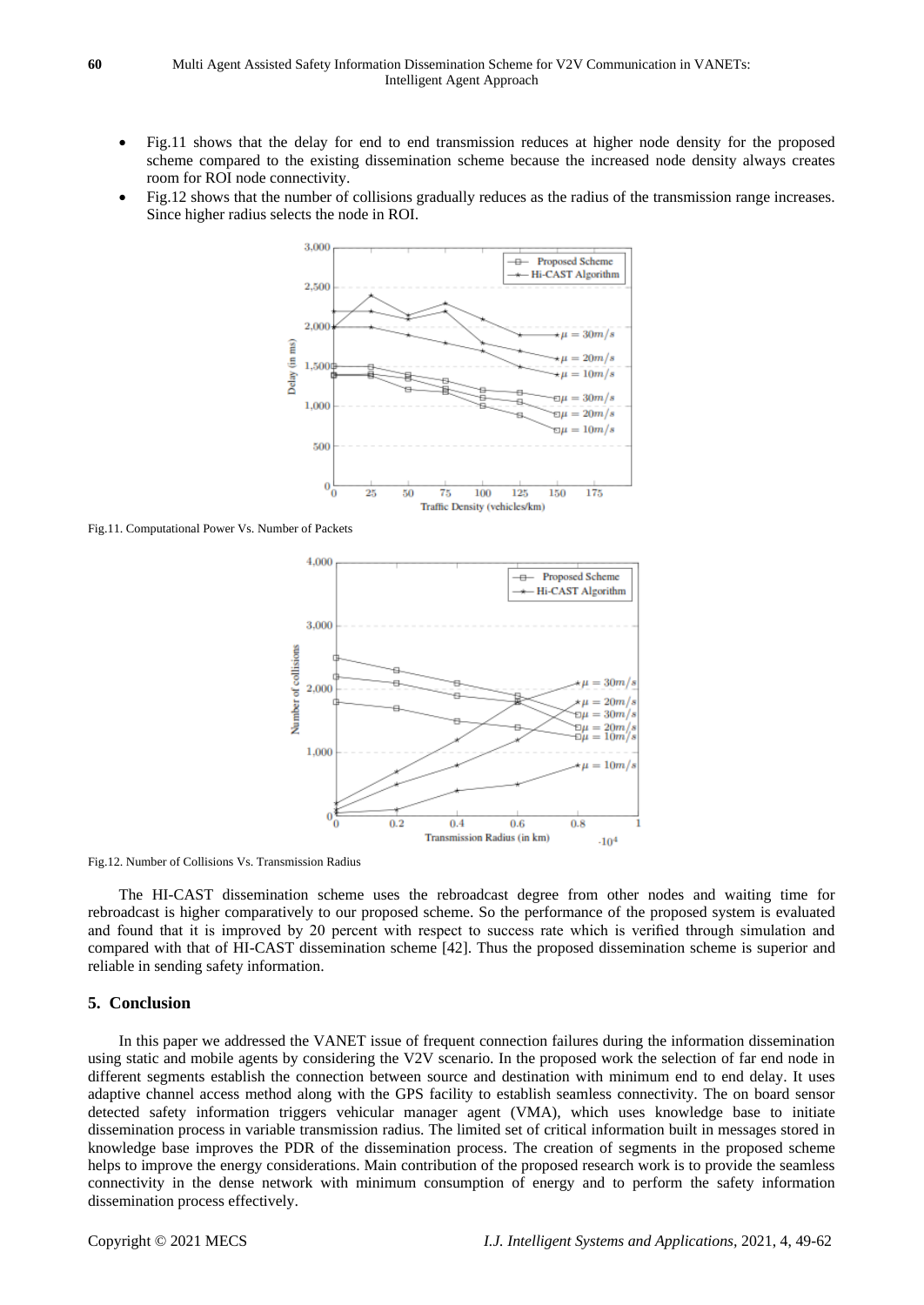The proposed work is tested on Developer C++ platform with different set of realistic data and simulation results are much promised on critical parameters and found considerable improvement when compared proposed algorithm with different dissemination algorithms.

## **References**

- [1] Brij Bihari Dubey, Naveen Chauhan, Prashant Kumar, "A survey on data dissemination techniques used in VANETs", International Journal of Computer Applications,Vol.10,No.7, November (2010).
- [2] Hevin Rajesh Dhasian, Paramasivan Balasubramanian, "Survey of data aggregation techniques using soft computing in wireless sensor net- works", IET Journal of Information Security, Vol. 7, No. 4, pp. 336–342, (2016).
- [3] Guofeng Yang, Chunsheng Li, HaotianYang, "Efficient data gathering based on linear regression in wireless multivariate sensor networks", Information Technology Journal, Vol. 12, pp. 2286-2295, (2013).
- [4] Nini Elsa Shaji, Shamila Ebenezer, "Information aggregation techniques in different networks", International Journal of Computer Applications, Vol. 62, No. 8, (2013).
- [5] Okon, Michael & Ogbodo, Catherine. (2015). "GSM Use Pattern for Information Dissemination and Evaluation of Income Level among Rural Dwellers in Uruan Local Government Area, Akwa Ibom State, Nigeria". International Journal of Education and Management Engineering. 5. 1-12. 10.5815/ijeme.2015.04.01.
- [6] H. Wu, R. Fujimoto, R. Guensler and M. Hunter, "MDDV: A mobility centric data dissemination algorithm for vehicular networks", Vehicular Ad hoc Networks, pp. 47-56, (2014).
- [7] Darus, Mohamad & Abu Bakar, Kamalrulnizam. (2013). "Formal Verification of Congestion Control Algorithm in VANETs". International Journal of Computer Network and Information Security (IJCNIS). 5. 1-7. 10.5815/ijcnis.2013.04.01.
- [8] K.Rostamzadeh and S. Gopalakrishnan, "Analysis of message dissemination in vehicular networks", IEEE Transactions on Vehicular Technology, Vol. 62, No. 8, pp. 3974–3982, (2013).
- [9] N.Wisitpongphan, O. Tonguz, J. Parikh, P. Mudalige, F. Bai, and V. Sadekar, "Broadcast storm mitigation techniques in vehicular ad hoc networks", IEEE Wireless Communications, Vol. 14, No. 6, pp. 84–94, (2015).
- [10] J-Y Lee, C- S Wang and M-C Chuang, "Fast and reliable emergency message dissemination mechanism in vehicular adhoc networks", Proc. IEEE wireless communications and networking, Vol. 5, No. 3, pp.1-6, (2013).
- [11] M.Fathy and S. Khakbaz, "A Reliable method for disseminating safety information in vehicular ad hoc networks considering fragmentation problem", Proc. 4thInternational Conference on Wireless and Mobile Communications, (2011).
- [12] R.Preet and A. Gupta,"Traffic congestion estimation in VANETs and its application to information dissemination", 12th International conference on distributed computing and networking (ICDCN), (2014).
- [13] Moritz K., Hannes H.,"An empirical model for probability of packet reception in vehicular ad hoc network", Journal on wireless communications and networking – Special issue on wireless access in vehicular environments, (2010).
- [14] M. S. Kakkasageri, S. S. Manvi, "Intelligent information dissemination in VANETs", International Journal of Ad hoc, Sensor and Ubiquitous Computing (IJASUC),Vol.2,No.1,pp.112-123,March (2015).
- [15] M. S. Kakkasageri, S. S. Manvi, Jeremy Pitt, "Cognitive agent based critical information gathering and dissemination in vehicular ad hoc networks", International Journal of Wireless Personal Communications, Vol. 69, pp. 1107–1129, (2013).
- [16] Darmaastawan, Kadek, I. Sukarsa and Putu Wira Buana. "LINE Messenger as a Transport Layer to Distribute Messages to Partner Instant Messaging." International Journal of Modern Education and Computer Science(IJMECS) 11 (2019): 1-9.
- [17] YuanguoB., Cai L.X., Xuemin S., Hai Z.,"A cross layer broadcast protocol for multi hop emergency message dissemination in inter-vehicle communication", IEEE International Conference on Communications, pp.1-5, (2010).
- [18] B. Williams and T.Camp, "Comparison of broadcasting techniques for mobile Adhoc networks", Proc. Mobile Ad hoc Networking and Computing (Mobihoc), pp 194-205, (2002).
- [19] Q. Xu, T. Mak, J. Ko, and R. Sengupta, "Medium access control protocol design for vehicle-vehicle safety message", IEEE Transactions on Vehicular Technology,Vol.56,No.2,pp.499-518, (2007).
- [20] G.Korkmaz, E. Ekici, and F. Ozguner, "Black-Burst-based multi hop broadcast protocols for vehicular networks", IEEE Transactions on Vehicular Technology, Vol. 56, No. 5, pp. 3159-3167, (2007).
- [21] Y. Bi, H. Zhao, and X. Shen, "A Directional broadcast protocol for emergency messages exchange in inter-vehicle communication", Proc. International Conference on Communications (ICC), pp. 1-5, (2009).
- [22] D. S. J. D. Couto, D. Aguayo, J.Bicket, and R. Morris, "A high- throughput path metric for Multi-hop wireless networks", Proc. International Conference on Mobile Communications (Mobicom), pp. 134-146, (2003).
- [23] Anda, Ilyasu & Isah, Rabiu & Aminu, Enesi. (2017). A Safety Data Model for data analysis and decision making. International Journal of Information Engineering and Electronic Business(IJIEEB). 9. 21-30. 10.5815/ijieeb.2017.04.04.
- [24] L. X. Cai, H. Hwang, X. Shen, J.W. Mark, and L. Cai, "Optimizing Geographic Routing for Millimeter Wave Wireless Networks with Directional Antenna", Proc. International; Conference on Broadband Communications, Networks, and Systems (Broadnets),pp.1-8, (2009).
- [25] G.Mohammad and S. Marco, "Maximizable Routing Metric",IEEE/ACM Transactions on Networks, Vol. 11, No. 4, pp.663- 675, (2011).
- [26] Kamini, Rakesh Kumar, "VANET Parameters and Applications:A Review", Global Journal of Computer Science and Technology, Vol.72, Issue 7 Ver. 1.0 September (2010).
- [27] Preethi, braveen, Thamizhselvi, "A survey on broadcasting protocols in both urban and highway scenarios ", Proceedings of 34th IRF international conference, 26th February 2017, Bengaluru, India, ISBN: 978-93- 86291-639.
- [28] Manpreet, Manpreet & Malhotra, Jyoteesh. (2016). "On the Selection of Physical Layer Optimized Network Topologies for the Zigbee Network". International Journal of Information Technology and Computer Science(IJITCS). 8. 84-94. 10.5815/ijitcs.2016.01.10.
- [29] K.Abboud and W. Zhuang, "Modeling and Analysis for Emergency Messaging Delay in Vehicular Ad Hoc Networks", In Proc.